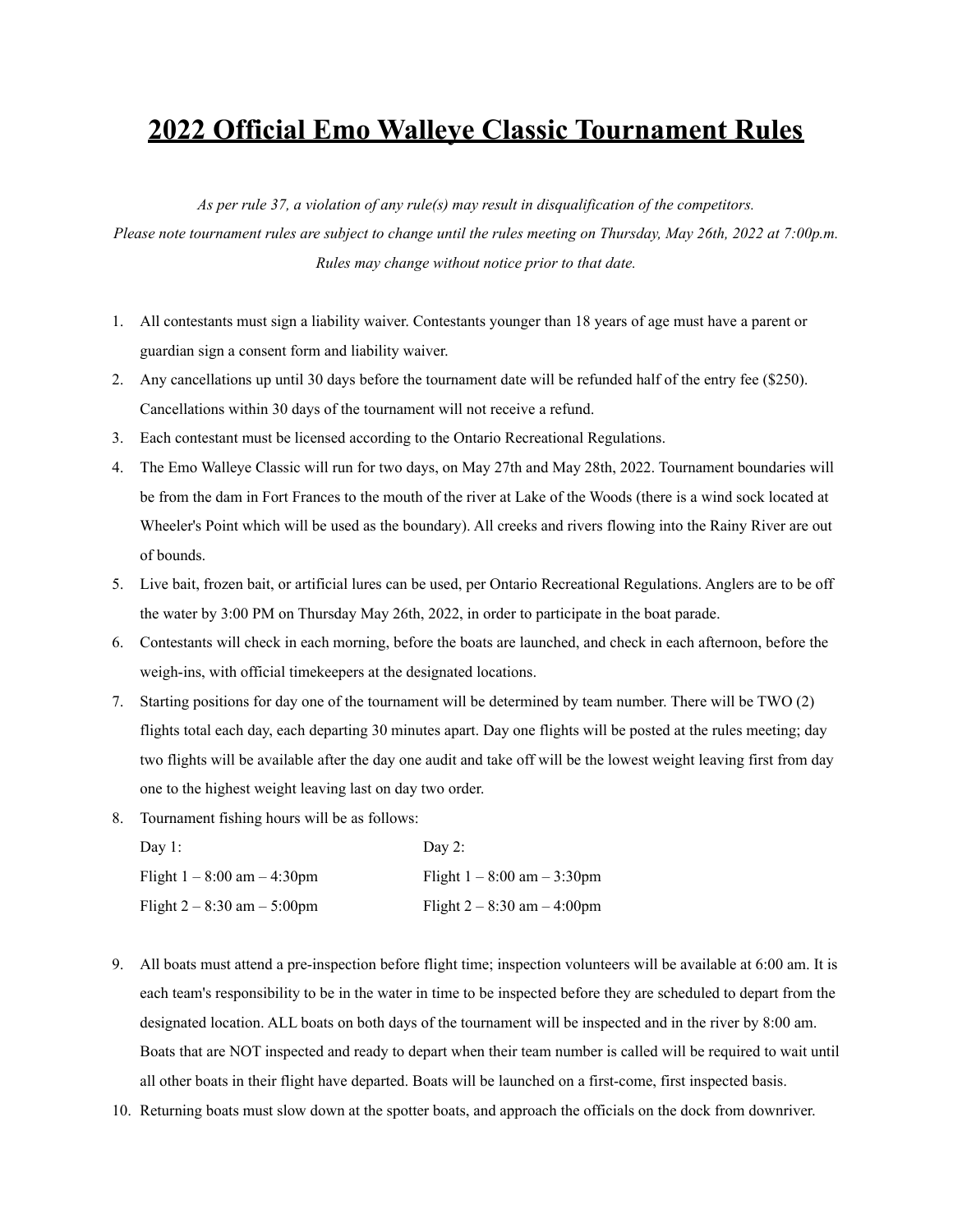- 11. Teams returning late past their designated flight return time will be penalized one-quarter (.25) pound for each minute up to a maximum of 5 minutes. After 5 minutes the team will not be allowed to weigh their fish in for that day and will be given a zero weight for that day's·catch. No teams will be given a negative weight, zero being the lowest possible weight.
- 12. All boats and contestants must adhere to current Federal and Provincial boating regulations.
- 13. Tournament officials reserve the right at any time to disallow the use of any boat and/or motor they deem to be unsafe, inappropriate or unsuitable for use in the tournament.
- 14. All boat tillers and consoles must be equipped with a seat for the passenger and at least one handle device for the passenger to secure themselves. All contestants must wear an approved personal flotation device when the boat is on step.
- 15. Instant stop switches, kill switches or tether switches must be attached to the driver, and boat kill switch when the main combustion engine is in operation, if it is so equipped.
- 16. All boats must be equipped with a live well, either permanent or temporary, with a flow-through or aeration system. The use of water treatment chemicals in live wells that are legally available in Ontario is permitted. All caught fish must be kept in live wells at all times.
- 17. Each boat will be assigned a number, printed on two motor tags, which must be affixed to each side of the motor and be visible at all times.
- 18. Boats and their respective anglers must not come into contact with another boat and their respective anglers at any time, either in or out of the water. Intentional contact, or the passing of objects between boats, will result in disqualification. Teams must not tow another boat unless dangerous conditions exist.
- 19. Any competitor stepping ashore without approval or accompaniment by a tournament official may be disqualified, except in life-threatening circumstances.
- 20. In the case of a boat breakdown or emergency, a team must contact a tournament official or spotter boat. Emergency contact cell phone numbers will be provided to all teams during the rules meeting. Tournament officials will advise you of procedures to follow to avoid disqualification and or will provide assistance in the case of emergency. Every attempt will be made to assist in getting your fish to the weigh station on time; however, it cannot be guaranteed.
- 21. No underwater cameras may be used during the tournament.
- 22. All contestants are expected to act in a sportsmanlike manner at all times. Failure to do so may result in disqualification from the tournament, at the Rules Committee's discretion.
- 23. There must be a team of two (2) persons per boat. The same two (2) competitors who start the tournament must finish the tournament, except in extreme or exceptional circumstances. The tournament officials will assign an alternate or aid in finding a replacement in such circumstances.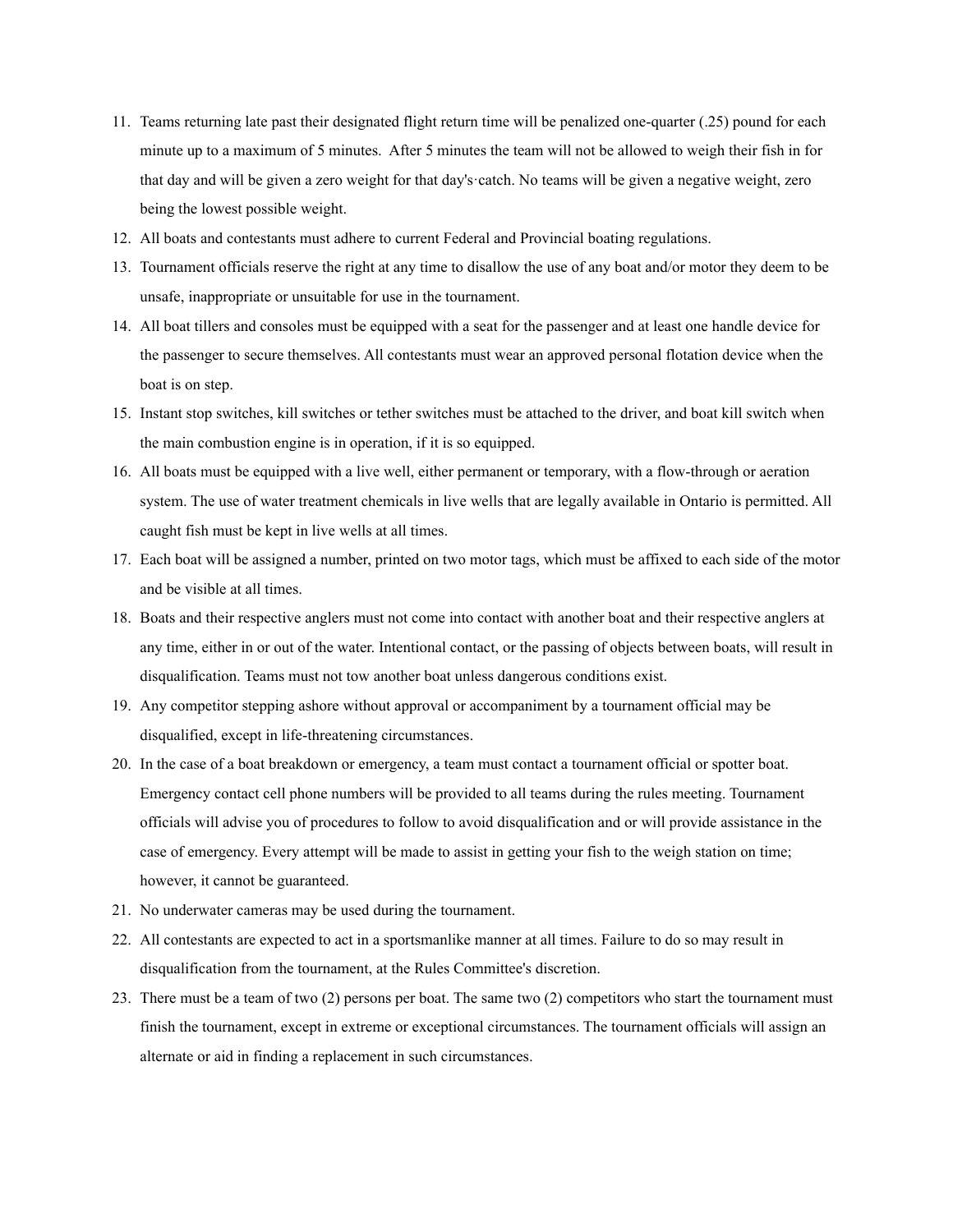- 24. The tournament officials shall declare any entrant or participant ineligible to compete who is unable to perform safety functions, or may hinder/endanger the safety or well being of other contestants.
- 25. Possession or use of alcohol or any drug by competing anglers (other than those prescribed by a physician) while fishing is prohibited, and will result in disqualification.
- 26. Non-contestants are not allowed to hold a spot in the river for a contestant.
- 27. All competitors must report to the docking station and the arena, whether they have caught fish or not.
- 28. Competitors may be requested to perform a polygraph test.
- 29. Starting in the morning with no fish, each team is allowed to catch and hold up to four (4) fish in their live well as they are caught during the day. Therefore, culling of smaller fish must be done before putting larger fish into the live well.
- 30. Size restrictions are in effect. All fish must be a minimum of 12 inches measured on the longest side. Each team is allowed four (4) fish per day, of which two (2) may be over 18 inches. If a team's catch includes more than two fish over 18 inches, the largest of the three will be culled by the weighmaster.
- 31. If, upon inspection, a team carries more than a total of four (4) fish in their live well, their catch will be culled down to four by the tournament officials or spotters, starting with the largest fish, followed by the next-largest, and so on.
- 32. To reduce stress caused by holding fish in live wells for too long, teams are permitted to come into the riverfront weigh station during the tournament hours to weigh in or measure their catch on the official scale or measurement ruler by the weighmaster.
- 33. All weights called by the weighmaster are deemed accurate and final and are not contestable. Each and every dead fish will result in a penalty of one-half (.5) pound to the total catch weight for that day. Dead fish are defined as any fish not capable of recovery at the time of weighing. Fish will be designated alive or dead at the launch site.
- 34. No weight of any kind may be attached to a fish at the time of inspection. Any devices attached will be removed, and a one-pound penalty will be assessed for each fish with a device attached.
- 35. Any team's catch may be subject to measurement by the weighmaster, at his or her discretion.
- 36. In the case of a tie, the team with the biggest single day catch during the two days of the tournament fishing will be declared the winner. If the teams are still tied at that point, the winner will be determined by a coin toss.
- 37. Competitors may be disqualified for any violation of the tournament rules and, in such circumstances, will not receive a refund of their entry fee.
- 38. The tournament officials retain the right to change or amend these rules at their discretion. A.final set of rules will be supplied at the Thursday night rule meeting.